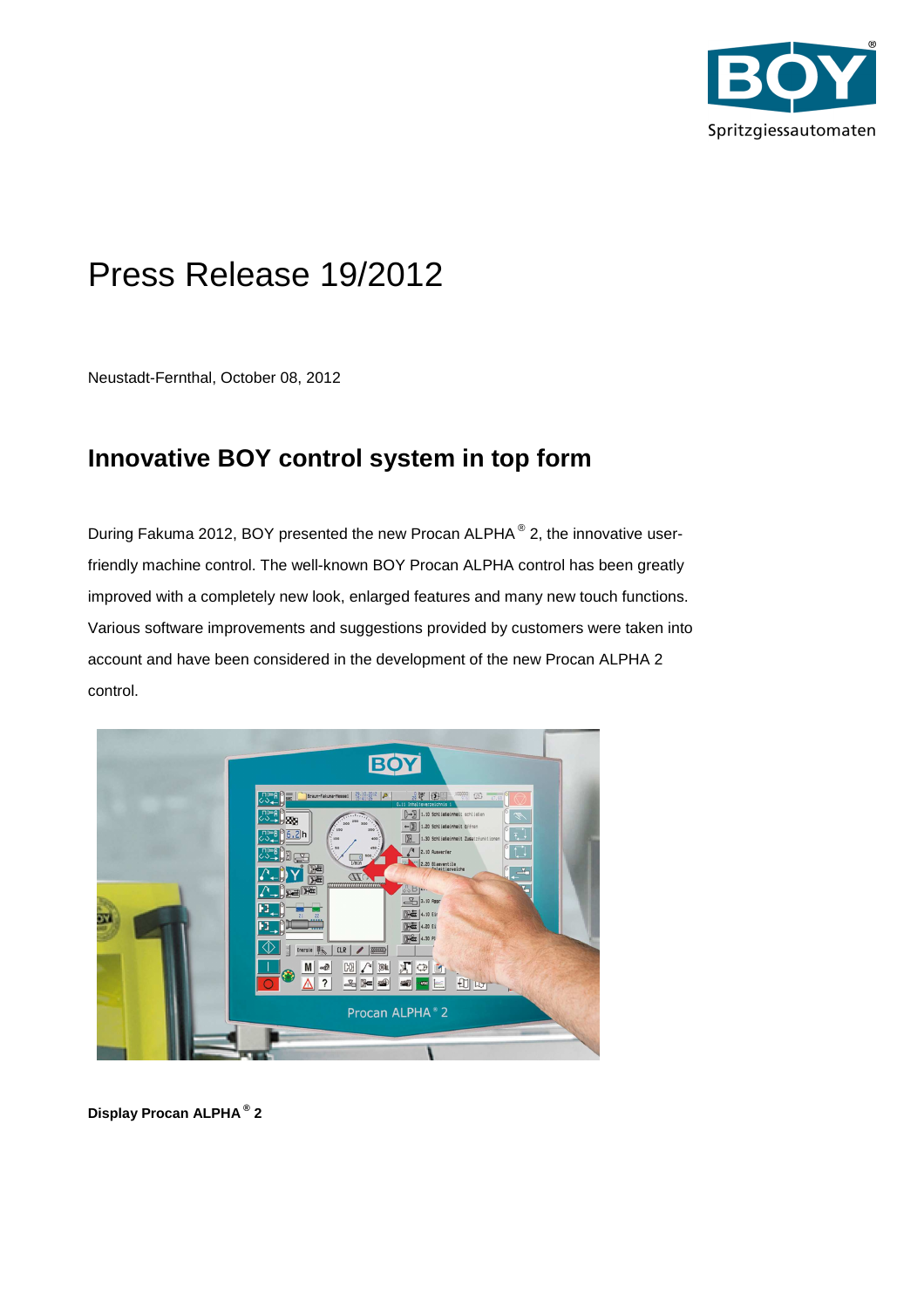

The completely redesigned 15" LED display of Procan ALPHA<sup>®</sup> 2 is now much brighter and larger. In the operating system, which will become standard at the beginning of next year, the previously standard resistive touch technology has been changed to the PCT technology (Projective Capacitive Touch). This technology, which has become standard in modern communication devices, clearly provides longer-lasting functionality. The recalibration of the screen is no longer required with the new PCT touch technology.

The heart of the control has been replaced by a more powerful CPU, which allows much faster screen refresh times. When considering energy-saving drive technologies it was important for BOY that the new CPU require five percent less energy.



## New handling possibilities

The main difference is the multi-touch capability of the new system. Like with most modern communication devices, the control functions like scrolling of screens or pages change by wiping are possible. For example, the page-by-page reading of the machine manual, which is integrated into the control system, has been made much faster and simpler. To protect against damage, the touch surface has been protected with a stable safety glass cover.

The display of the BOY control has always distinguished itself by the machine control buttons that are located laterally and therefore allows a clear and intuitive machine operation. Due to the new multi-touch technology, it is now possible to activate machine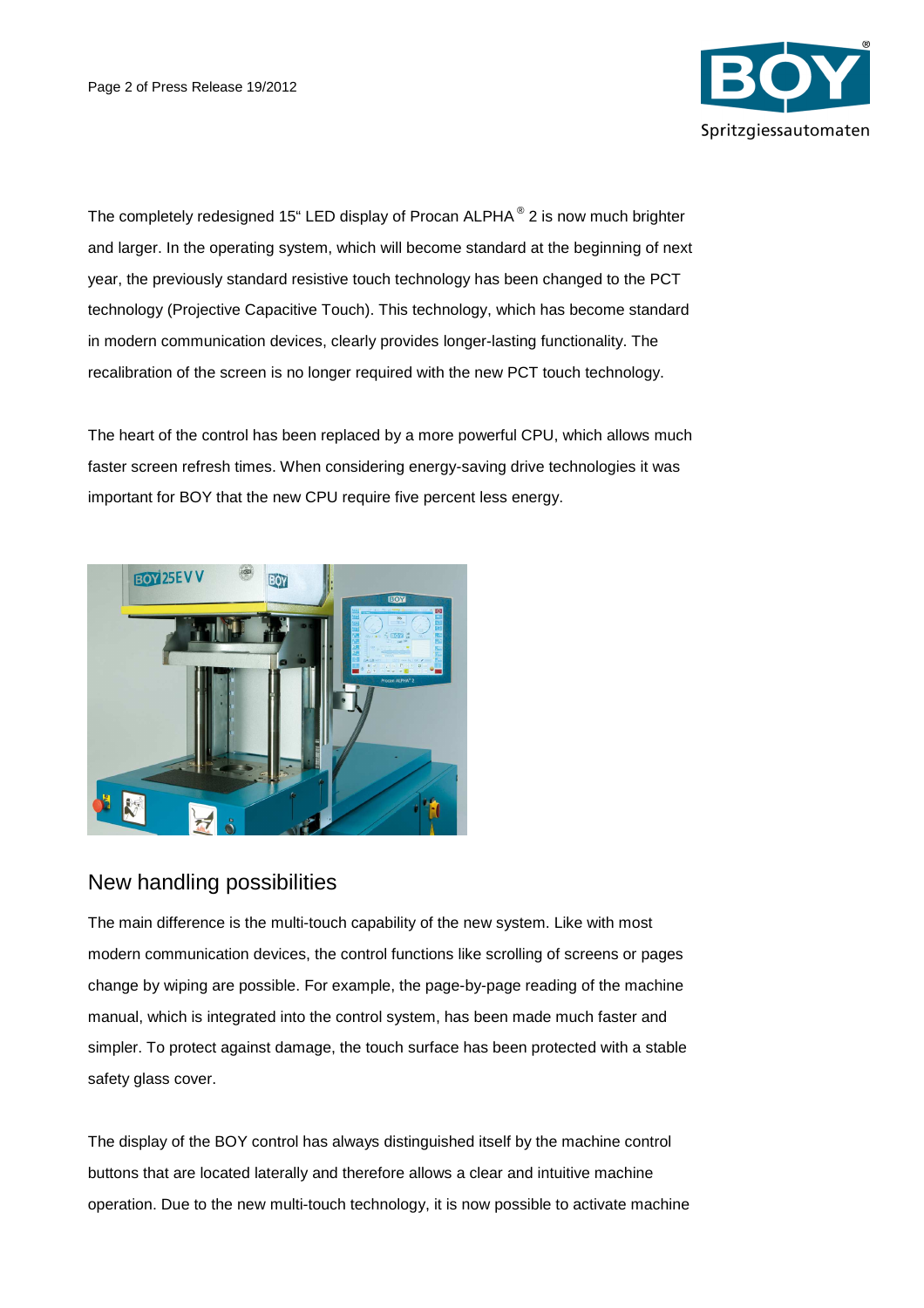

control buttons and simultaneously make set point inputs. The buttons have been made larger and provide a context-sensitive presentation. Due to this, activated control buttons are clearly highlighted by special optics. The buttons fade in or out to correspond to the configuration of the machine and the current operating mode. For improved operator guidance, a flashing start button indicates that all conditions for the start cycle are met and the machine is just waiting for the start signal.

Procan ALPHA $^{\circ}$  2 – the innovative control for the future.

## Company profile

**Dr. Boy GmbH & Co. KG** is one of the leading worldwide manufacturers of injection moulding machines with clamping forces below 1,000 kN. Its precision, compact design, and attractive cost/performance ratio characterize the BOY product line. With innovative concepts and solutions, BOY sets new standards. Since the company was founded in 1968, 40,000 injection moulding machines have been delivered worldwide. The privately owned company continues to put special emphasis on engineering performance and high-class "made in Germany" workmanship.

For further information visit http://www.dr-boy.de/.

Photo(s): > Display Procan ALPHA ® 2

Words: 394 Lines: 51 Characters: 2,521

#### **Your contact person:**

Thomas Breiden Head of Marketing Dr. Boy GmbH & Co. KG Neschener Straße 6 53577 Neustadt-Fernthal Germany